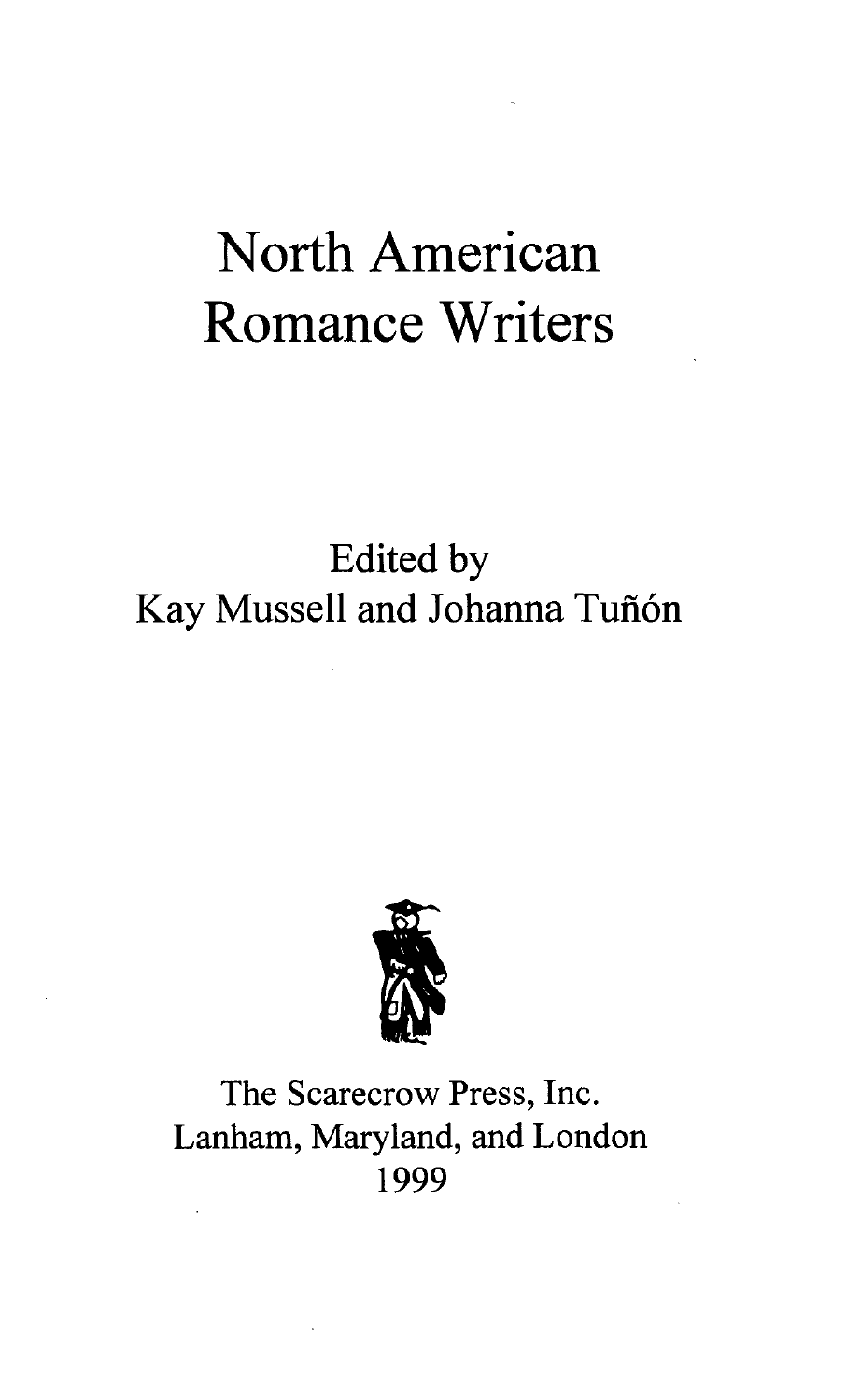## **Contents**

| List of Abbreviations                                                            | ix   |
|----------------------------------------------------------------------------------|------|
| Preface                                                                          | xi   |
| Acknowledgments                                                                  | xiii |
| Kay Mussell<br>Introduction                                                      | 1    |
| Judith Arnold<br>This I Do for Me                                                | 11   |
| Mary Balogh<br>Do It Passionately or Not at All                                  | 19   |
| Jo Beverley<br>An Honorable Profession: The Romance Writer and<br>Her Characters | 29   |
| Loretta Chekani<br>Historical Romance—The Path I've Taken                        | 37   |
| Sue Civil-Brown<br>The Defense Rests                                             | 45   |
| Judy Cuevas<br>On Writing, Art, Issues, and Publishing in Spite of It All 53     |      |
| Sharon and Tom Curtis<br>An Act of Faith                                         | 59   |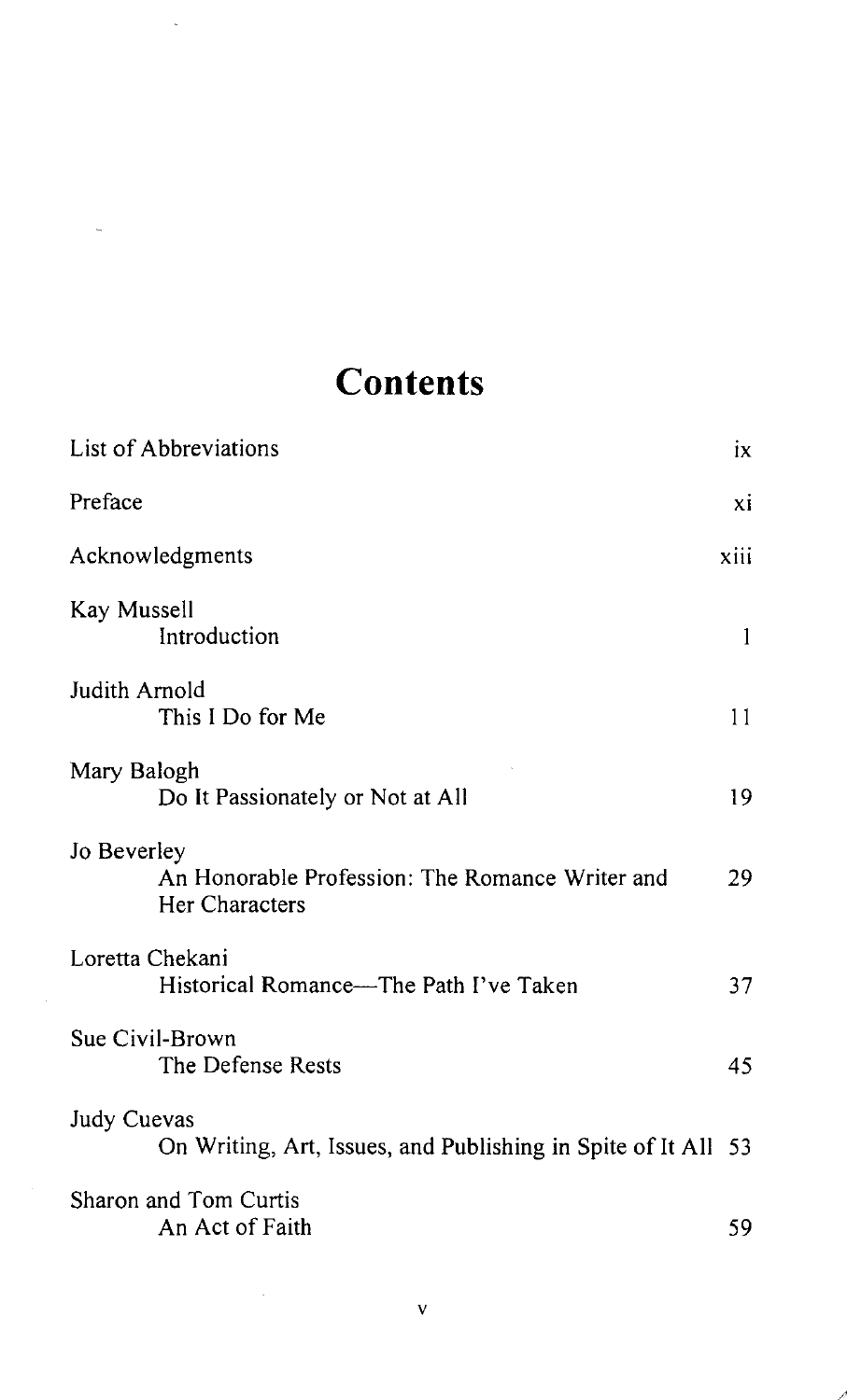| Justine Dare Davis<br>From Badge to Books, or "You Wear a Badge and<br>You Write What?"                  | 65  |
|----------------------------------------------------------------------------------------------------------|-----|
| Eileen Dreyer<br>And I Still Write Romance                                                               | 73  |
| Kathleen Eagle<br>Forget the Fluff                                                                       | 79. |
| Patricia Gaffney<br>Coming Out of the Closet and Locking It Behind Us                                    | 87  |
| Alison Hart<br>The Key Formula in Romance: A Woman's Quest                                               | 93  |
| Lorraine Heath<br>Gentle Heroes                                                                          | 101 |
| Tami Hoag<br>The Contemporary Heroine: A Woman for Our Time                                              | 105 |
| Susan Johnson<br>The Joy of Writing                                                                      | 113 |
| Dara Joy<br>The Heroine as Modern Role Model                                                             | 119 |
| Lynn Kerstan<br>In Praise of Love and Folly                                                              | 123 |
| Sandra Kitt<br>Telling Tales Out of School                                                               | 131 |
| Susan Krinard<br>Pushing the Boundaries: The Challenge of Futuristic,<br>Fantasy, and Paranormal Romance | 135 |
| Jill Marie Landis<br>Everything Old Looks New Again                                                      | 141 |
| Pamela Morsi<br>A Working Class Romance                                                                  | 147 |
| vi                                                                                                       |     |

 $\ddot{\phantom{0}}$ 

l,